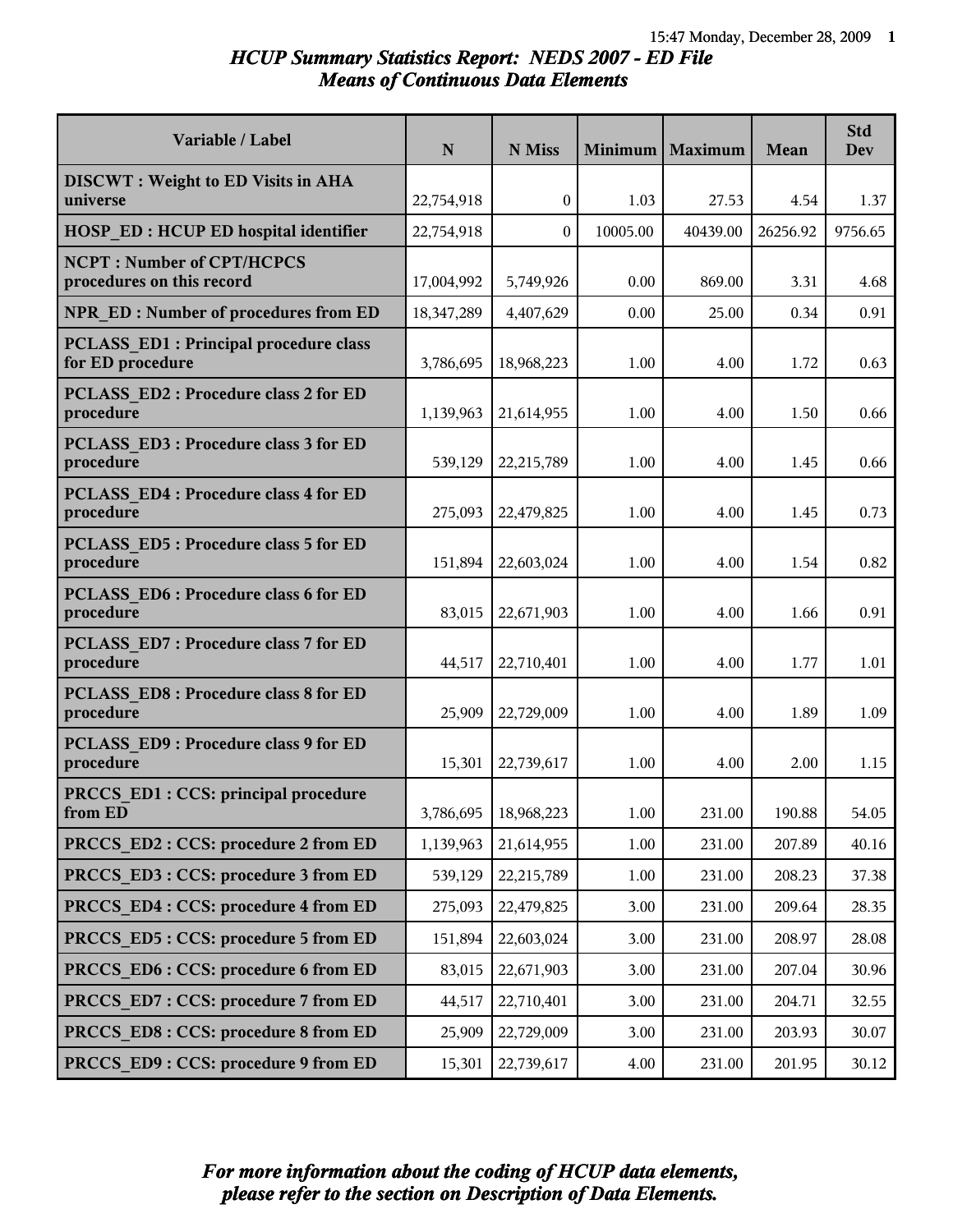| CPT1              | Frequency  | Percent |
|-------------------|------------|---------|
| Blank             | 10,540,888 | 46.32   |
| Valid PR          | 12,061,632 | 53.01   |
| Invalid PR (invl) | 152,398    | 0.67    |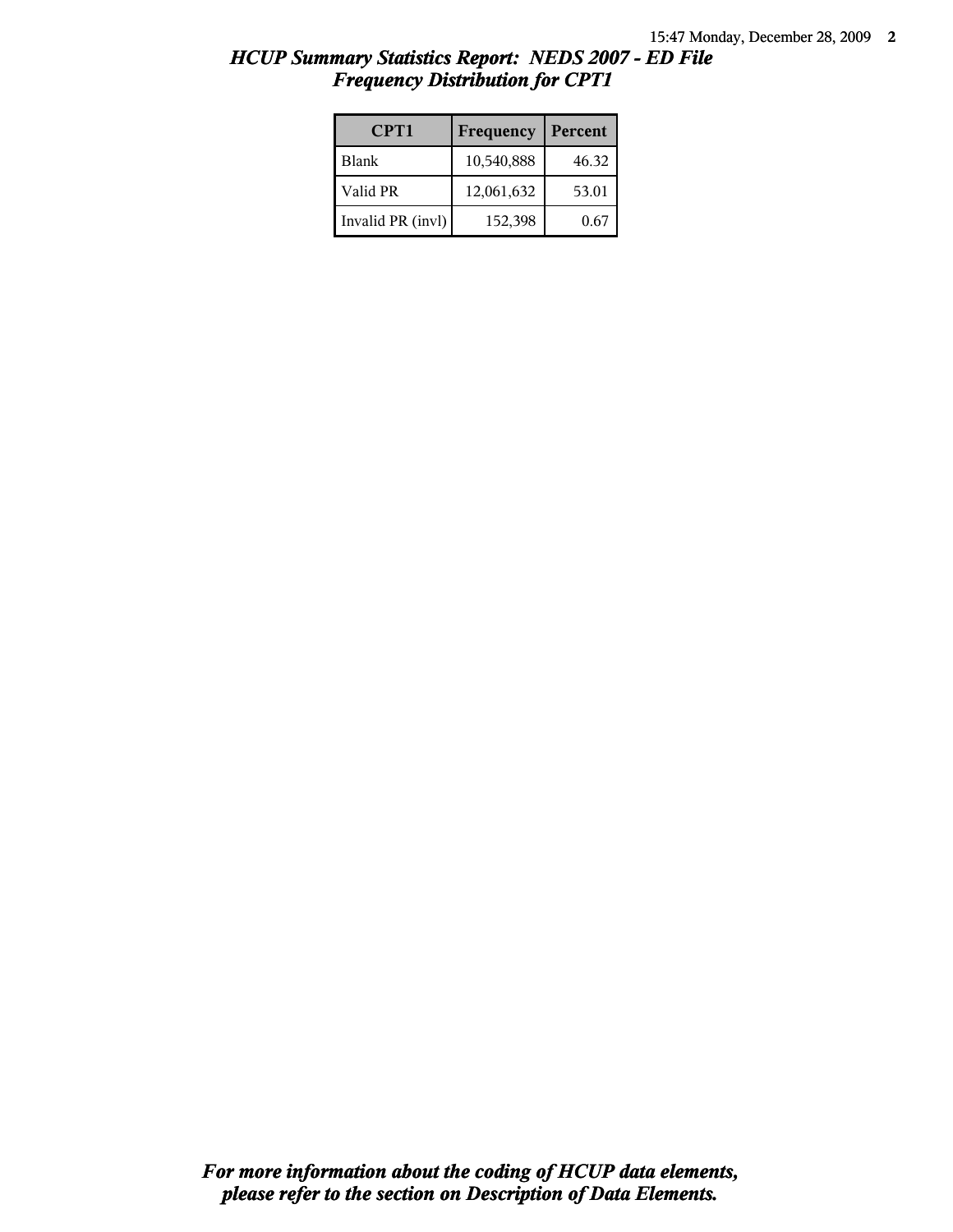| <b>HCUPFILE</b>   Frequency   Percent |            |        |
|---------------------------------------|------------|--------|
| <b>SEDD</b>                           | 22,754,918 | 100.00 |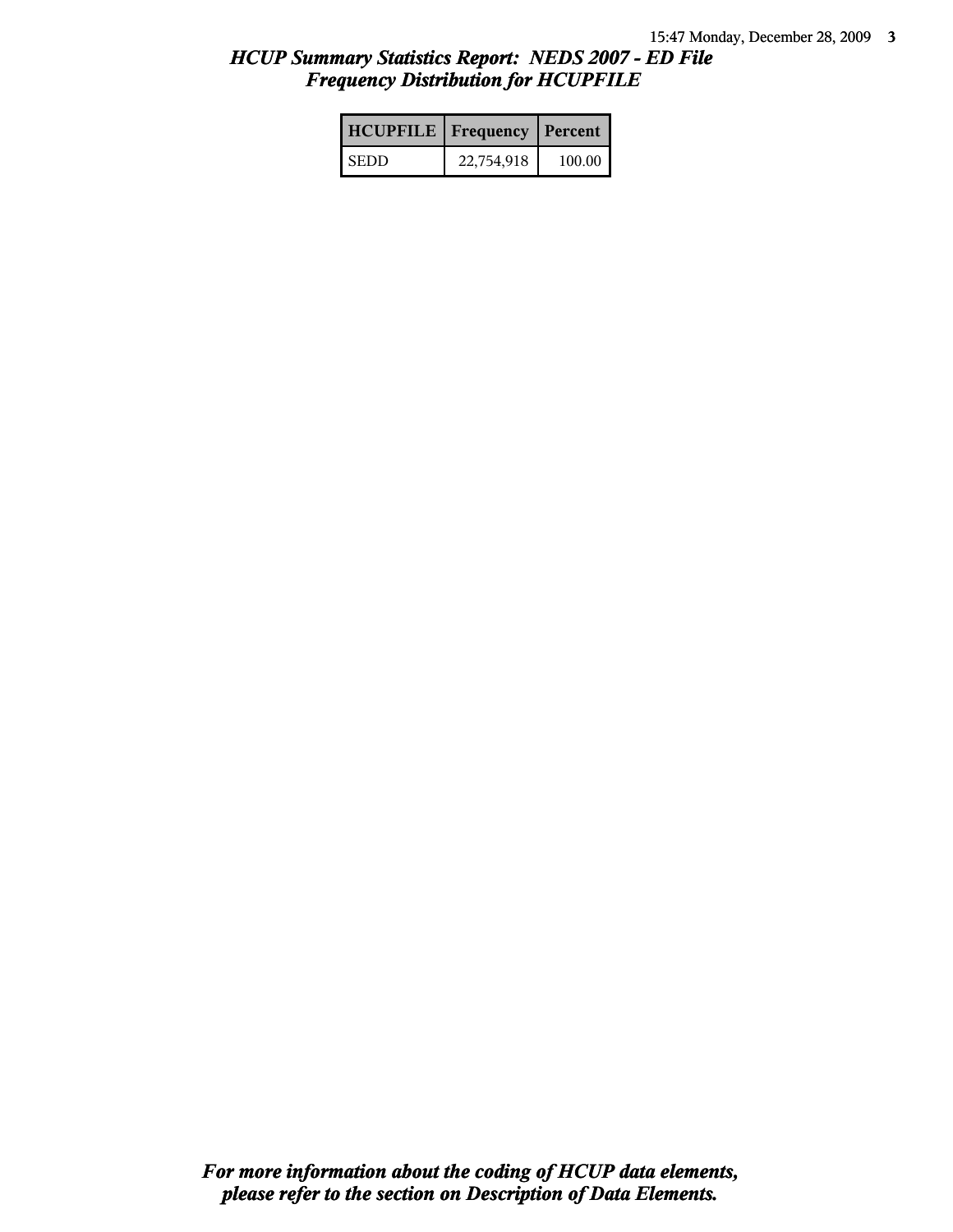| <b>NCPT</b>   | Frequency | Percent |
|---------------|-----------|---------|
|               | 5,749,926 | 25.27   |
| 0             | 4,790,962 | 21.05   |
| 1             | 3,716,749 | 16.33   |
| 2             | 2,137,871 | 9.40    |
| 3             | 1,419,002 | 6.24    |
| 4             | 890,507   | 3.91    |
| 5             | 595,609   | 2.62    |
| 6             | 487,037   | 2.14    |
| 7             | 388,137   | 1.71    |
| 8             | 343,383   | 1.51    |
| 9             | 508,006   | 2.23    |
| 10            | 525,982   | 2.31    |
| 11            | 202,724   | 0.89    |
| 12            | 163,252   | 0.72    |
| 13            | 143,442   | 0.63    |
| 14            | 122,180   | 0.54    |
| 15            | 103,363   | 0.45    |
| 16 or greater | 466,786   | 2.05    |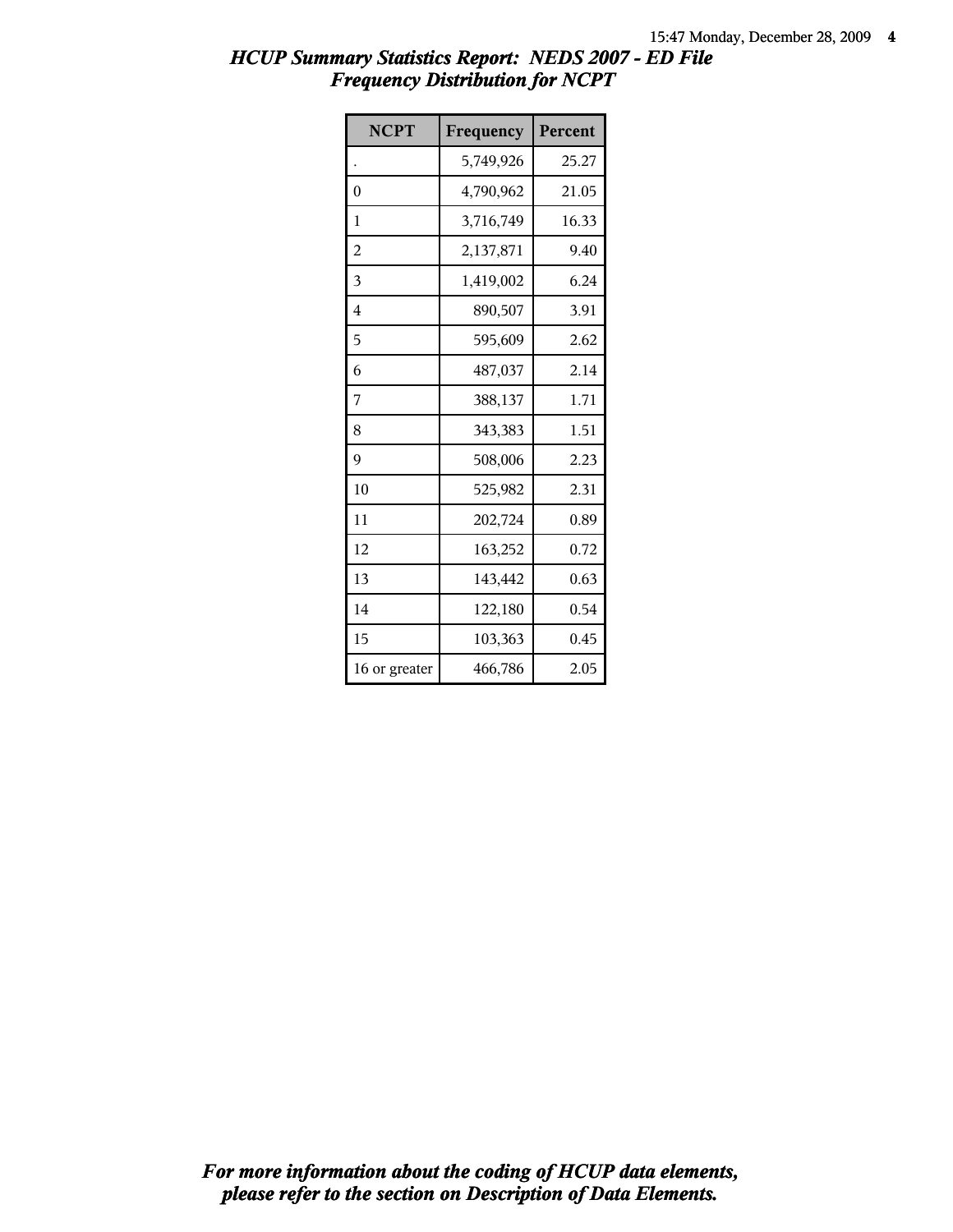| <b>NPR ED</b> | Frequency  | Percent |
|---------------|------------|---------|
|               | 4,407,629  | 19.37   |
| 0             | 14,525,486 | 63.83   |
| 1             | 2,649,451  | 11.64   |
| 2             | 608,008    | 2.67    |
| 3             | 270,967    | 1.19    |
| 4             | 127,138    | 0.56    |
| 5             | 71,027     | 0.31    |
| 6             | 40,463     | 0.18    |
| 7             | 20,488     | 0.09    |
| 8             | 12,199     | 0.05    |
| 9             | 7,283      | 0.03    |
| 10            | 7,109      | 0.03    |
| 11            | 1,946      | 0.01    |
| 12            | 1,613      | 0.01    |
| 13            | 1,386      | 0.01    |
| 14            | 950        | 0.00    |
| 15            | 688        | 0.00    |
| 16 or greater | 1,087      | 0.00    |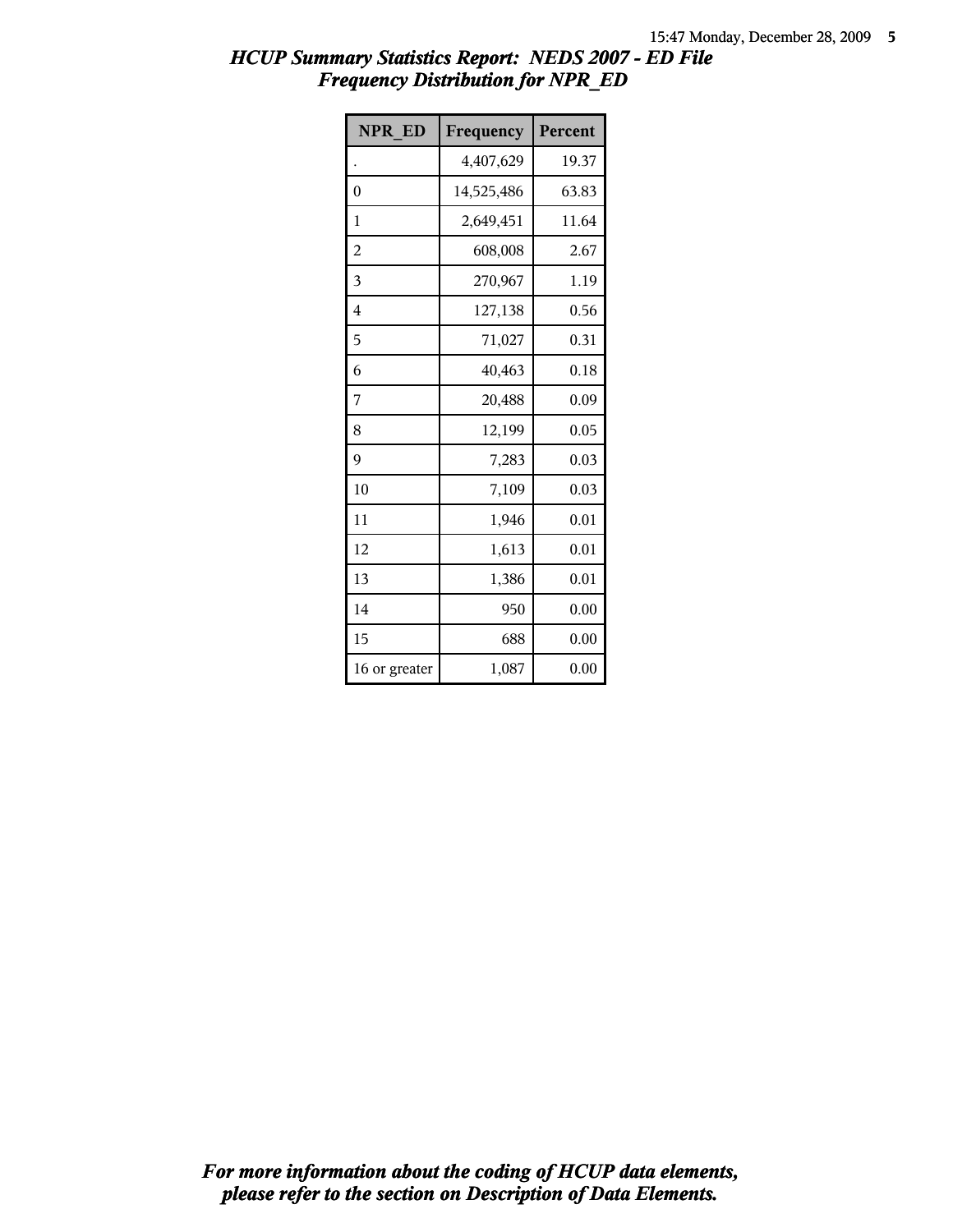| <b>PCLASS ED1</b>                                                | Frequency  | Percent |
|------------------------------------------------------------------|------------|---------|
| $\therefore$ Missing                                             | 18,936,029 | 83.22   |
| A: Invalid                                                       | 31,251     | 0.14    |
| .C: Inconsistent                                                 | 943        | 0.00    |
| 1: Minor Diagnostic - Non-operating room diagnostic procedures   | 1,300,327  | 5.71    |
| 2: Minor Therapeutic - Non-operating room therapeutic procedures | 2,361,080  | 10.38   |
| 3: Major Diagnostic - Operating room diagnostic procedures       | 2,852      | 0.01    |
| 4: Major Therapeutic - Operating room therapeutic procedures     | 122,436    | 0.54    |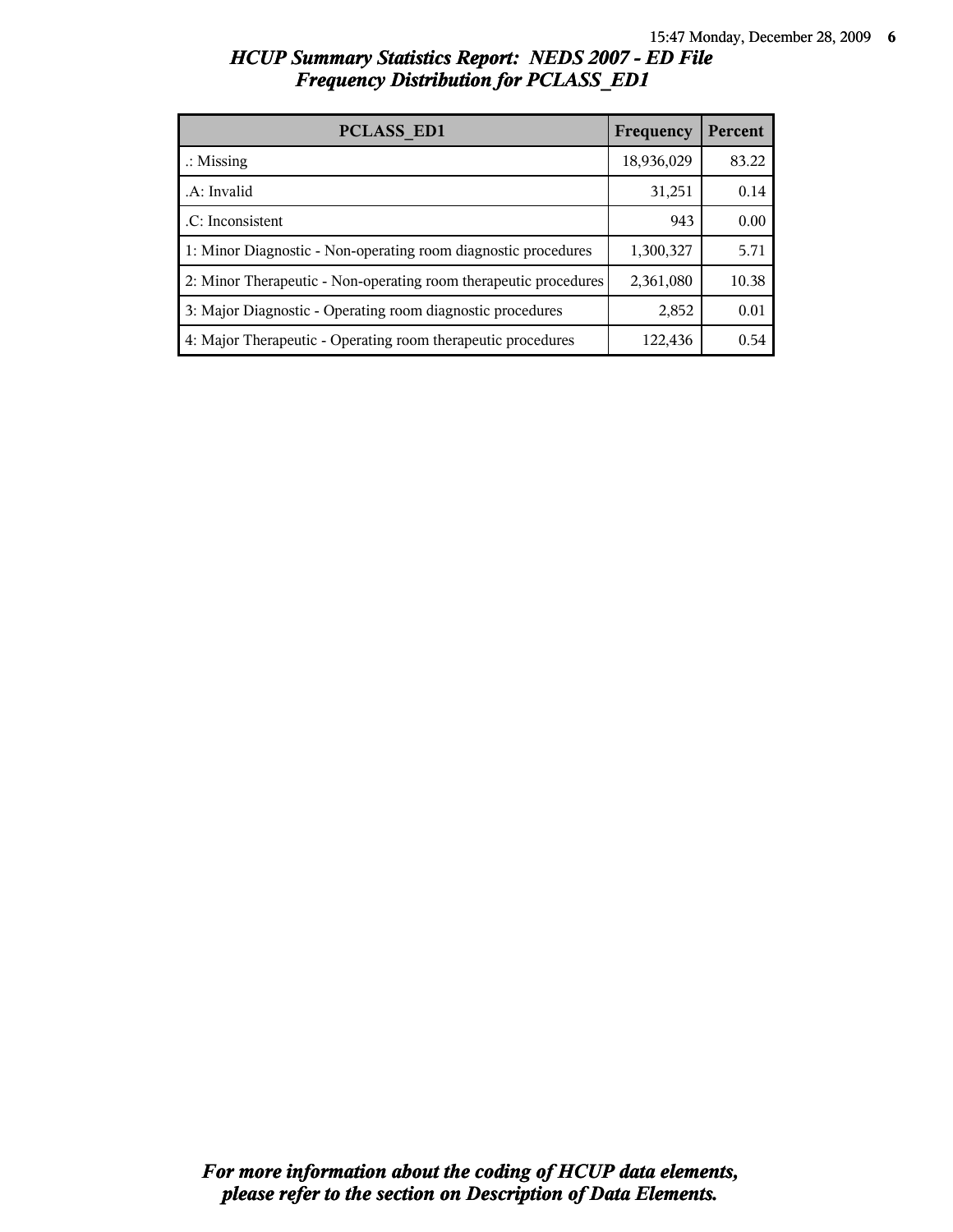| PRCCS ED1                                                                     | Frequency  | Percent |
|-------------------------------------------------------------------------------|------------|---------|
| $\therefore$ Missing                                                          | 18,936,029 | 83.22   |
| A: Invalid procedure                                                          | 31,251     | 0.14    |
| C: Inconsistent                                                               | 943        | 0.00    |
| 1: Incision and excision of CNS                                               | 17         | 0.00    |
| 2: Insertion; replacement; or removal of extracranial ventricular shunt       | 36         | 0.00    |
| 3: Laminectomy; excision intervertebral disc                                  | 1,455      | 0.01    |
| 4: Diagnostic spinal tap                                                      | 21,819     | 0.10    |
| 5: Insertion of catheter or spinal stimulator and injection into spinal canal | 1,304      | 0.01    |
| 6: Decompression peripheral nerve                                             | 273        | 0.00    |
| 7: Other diagnostic nervous system procedures                                 | 100        | 0.00    |
| 8: Other non-OR or closed therapeutic nervous system procedures               | 13,398     | 0.06    |
| 9: Other OR therapeutic nervous system procedures                             | 376        | 0.00    |
| 10: Thyroidectomy; partial or complete                                        | 55         | 0.00    |
| 11: Diagnostic endocrine procedures                                           | 31         | 0.00    |
| 12: Other therapeutic endocrine procedures                                    | 39         | 0.00    |
| 13: Corneal transplant                                                        | 51         | 0.00    |
| 14: Glaucoma procedures                                                       | 17         | 0.00    |
| 15: Lens and cataract procedures                                              | 733        | 0.00    |
| 16: Repair of retinal tear; detachment                                        | 176        | 0.00    |
| 17: Destruction of lesion of retina and choroid                               | 20         | 0.00    |
| 18: Diagnostic procedures on eye                                              | 783        | 0.00    |
| 19: Other therapeutic procedures on eyelids; conjunctiva; cornea              | 41,621     | 0.18    |
| 20: Other intraocular therapeutic procedures                                  | 6,875      | 0.03    |
| 21: Other extraocular muscle and orbit therapeutic procedures                 | 329        | 0.00    |
| 22: Tympanoplasty                                                             | 34         | 0.00    |
| 23: Myringotomy                                                               | 459        | 0.00    |
| 24: Mastoidectomy                                                             | $\leq 10$  | $* * *$ |
| 25: Diagnostic procedures on ear                                              | 51         | 0.00    |
| 26: Other therapeutic ear procedures                                          | 20,088     | 0.09    |
| 27: Control of epistaxis                                                      | 24,565     | 0.11    |
| 28: Plastic procedures on nose                                                | 9,409      | 0.04    |
| 29: Dental procedures                                                         | 1,786      | 0.01    |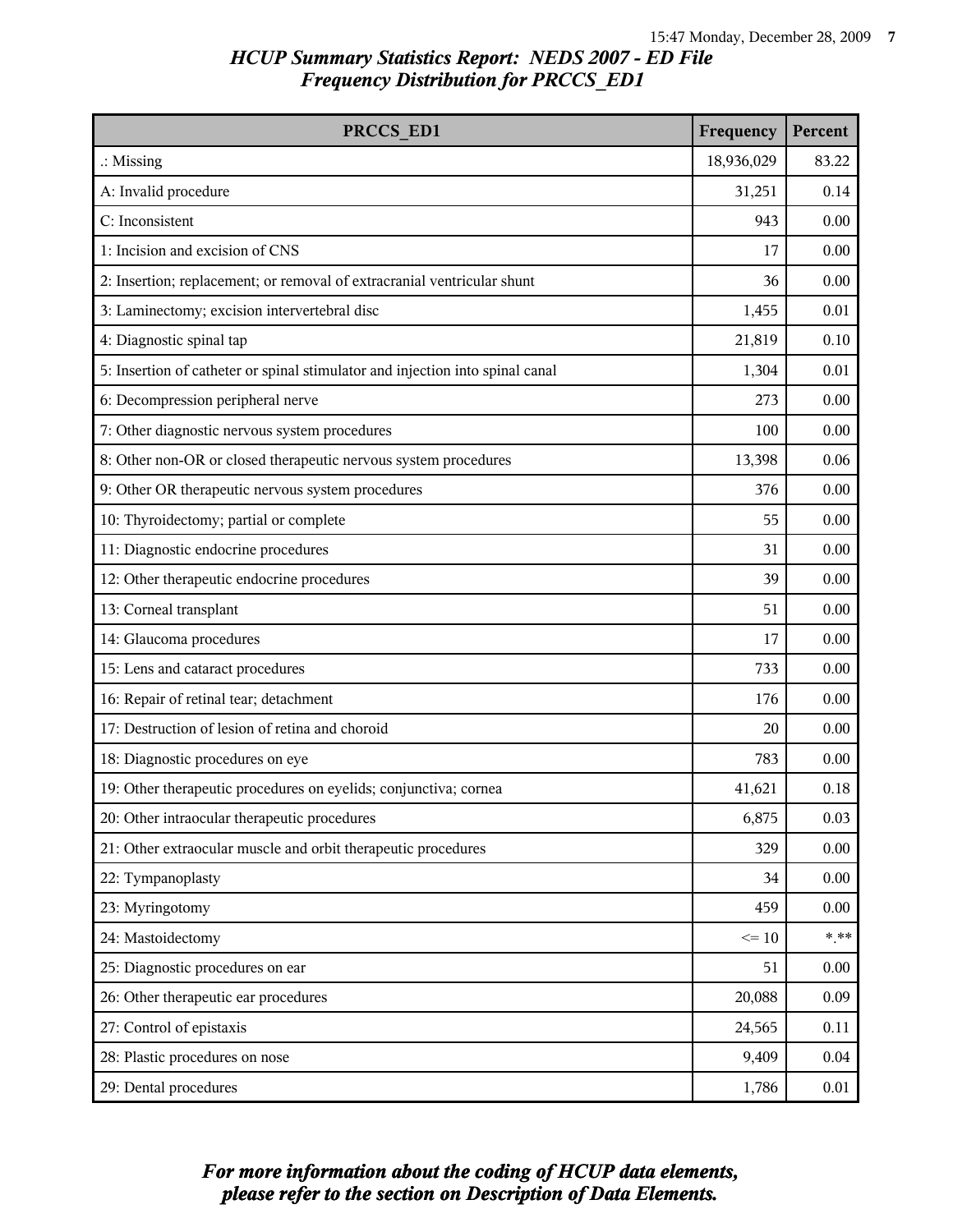| PRCCS ED1                                                                                        | Frequency | Percent |
|--------------------------------------------------------------------------------------------------|-----------|---------|
| 30: Tonsillectomy and/or adenoidectomy                                                           | 1,816     | 0.01    |
| 31: Diagnostic procedures on nose; mouth and pharynx                                             | 2,589     | 0.01    |
| 32: Other non-OR therapeutic procedures on nose; mouth and pharynx                               | 35,396    | 0.16    |
| 33: Other OR therapeutic procedures on nose; mouth and pharynx                                   | 6,354     | 0.03    |
| 34: Tracheostomy; temporary and permanent                                                        | 72        | 0.00    |
| 35: Tracheoscopy and laryngoscopy with biopsy                                                    | 1,706     | 0.01    |
| 36: Lobectomy or pneumonectomy                                                                   | $\leq 10$ | $***$   |
| 37: Diagnostic bronchoscopy and biopsy of bronchus                                               | 474       | 0.00    |
| 38: Other diagnostic procedures on lung and bronchus                                             | $\leq 10$ | $***$   |
| 39: Incision of pleura; thoracentesis; chest drainage                                            | 2,165     | 0.01    |
| 40: Other diagnostic procedures of respiratory tract and mediastinum                             | 155       | 0.00    |
| 41: Other non-OR therapeutic procedures on respiratory system                                    | 849       | 0.00    |
| 42: Other OR Rx procedures on respiratory system and mediastinum                                 | 185       | 0.00    |
| 43: Heart valve procedures                                                                       | 13        | 0.00    |
| 44: Coronary artery bypass graft (CABG)                                                          | $\leq 10$ | $***$   |
| 45: Percutaneous transluminal coronary angioplasty (PTCA)                                        | 806       | 0.00    |
| 46: Coronary thrombolysis                                                                        | $\leq 10$ | $***$   |
| 47: Diagnostic cardiac catheterization; coronary arteriography                                   | 12,953    | 0.06    |
| 48: Insertion; revision; replacement; removal of cardiac pacemaker or cardioverter/defibrillator | 342       | 0.00    |
| 49: Other OR heart procedures                                                                    | 123       | 0.00    |
| 50: Extracorporeal circulation auxiliary to open heart procedures                                | $\leq 10$ | $***$   |
| 51: Endarterectomy; vessel of head and neck                                                      | $\leq 10$ | $***$   |
| 52: Aortic resection; replacement or anastomosis                                                 | 26        | 0.00    |
| 53: Varicose vein stripping; lower limb                                                          | 69        | 0.00    |
| 54: Other vascular catheterization; not heart                                                    | 20,799    | 0.09    |
| 55: Peripheral vascular bypass                                                                   | 30        | 0.00    |
| 57: Creation; revision and removal of arteriovenous fistula or vessel-to-vessel cannula for di a | 189       | 0.00    |
| 58: Hemodialysis                                                                                 | 2,850     | 0.01    |
| 59: Other OR procedures on vessels of head and neck                                              | 50        | 0.00    |
| 60: Embolectomy and endarterectomy of lower limbs                                                | $\leq 10$ | $*$ **  |
| 61: Other OR procedures on vessels other than head and neck                                      | 2,228     | 0.01    |
| 62: Other diagnostic cardiovascular procedures                                                   | 151       | 0.00    |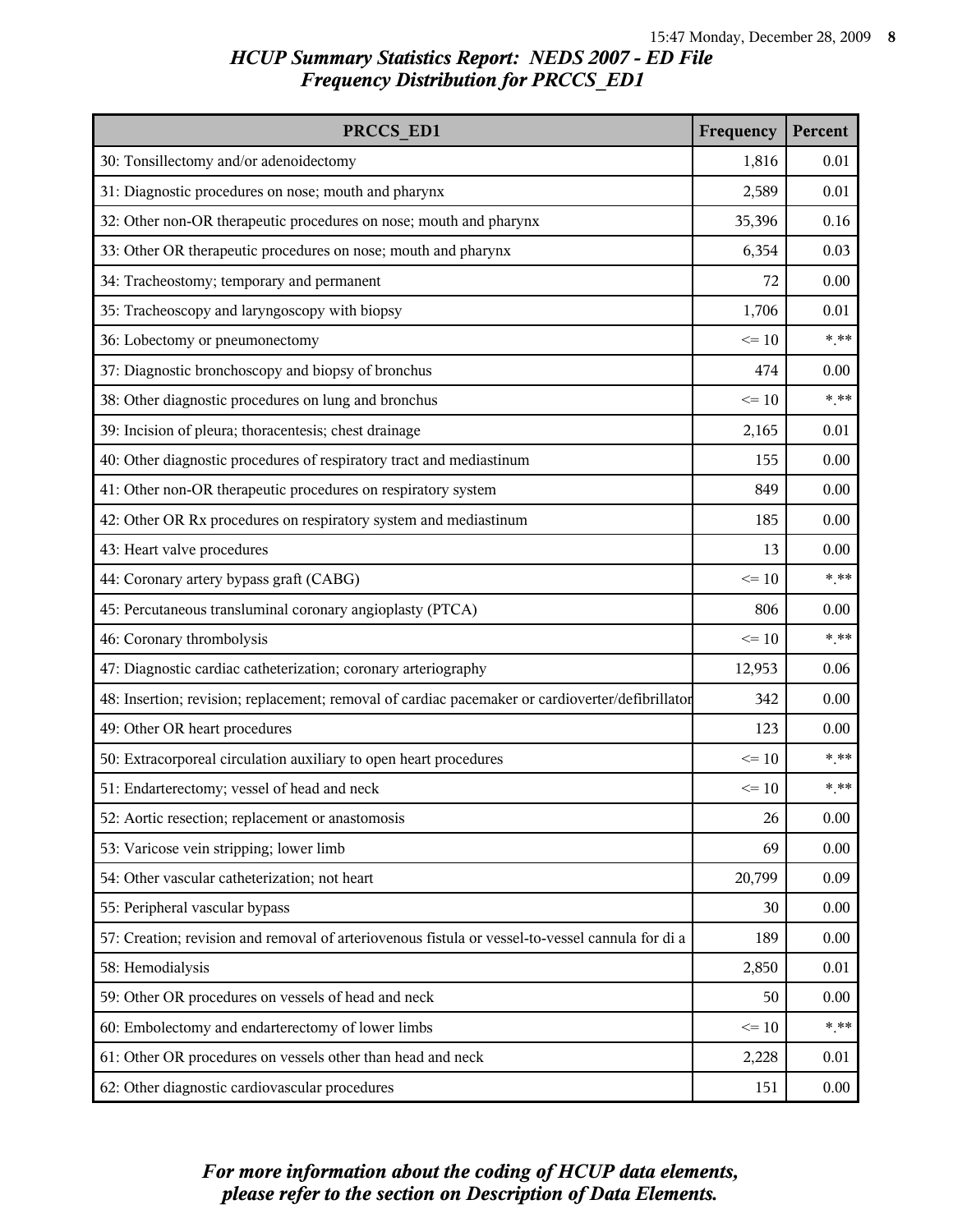| PRCCS ED1                                                     | Frequency | Percent  |
|---------------------------------------------------------------|-----------|----------|
| 63: Other non-OR therapeutic cardiovascular procedures        | 689       | 0.00     |
| 65: Bone marrow biopsy                                        | 218       | 0.00     |
| 66: Procedures on spleen                                      | 13        | 0.00     |
| 67: Other therapeutic procedures; hemic and lymphatic system  | 202       | 0.00     |
| 69: Esophageal dilatation                                     | 1,255     | 0.01     |
| 70: Upper gastrointestinal endoscopy; biopsy                  | 12,358    | 0.05     |
| 71: Gastrostomy; temporary and permanent                      | 330       | 0.00     |
| 72: Colostomy; temporary and permanent                        | $\leq 10$ | $***$    |
| 73: Ileostomy and other enterostomy                           | 38        | 0.00     |
| 74: Gastrectomy; partial and total                            | $\leq 10$ | $***$    |
| 75: Small bowel resection                                     | $\leq 10$ | $***$    |
| 76: Colonoscopy and biopsy                                    | 5,653     | 0.02     |
| 77: Proctoscopy and anorectal biopsy                          | 1,147     | 0.01     |
| 78: Colorectal resection                                      | 13        | 0.00     |
| 79: Local excision of large intestine lesion (not endoscopic) | $\leq 10$ | $***$    |
| 80: Appendectomy                                              | 12,191    | 0.05     |
| 81: Hemorrhoid procedures                                     | 2,649     | 0.01     |
| 82: Endoscopic retrograde cannulation of pancreas (ERCP)      | 37        | 0.00     |
| 83: Biopsy of liver                                           | 88        | 0.00     |
| 84: Cholecystectomy and common duct exploration               | 4,613     | 0.02     |
| 85: Inguinal and femoral hernia repair                        | 1,056     | 0.00     |
| 86: Other hernia repair                                       | 712       | 0.00     |
| 87: Laparoscopy (GI only)                                     | 341       | 0.00     |
| 88: Abdominal paracentesis                                    | 1,720     | 0.01     |
| 89: Exploratory laparotomy                                    | 44        | $0.00\,$ |
| 90: Excision; lysis peritoneal adhesions                      | 121       | 0.00     |
| 91: Peritoneal dialysis                                       | 51        | $0.00\,$ |
| 92: Other bowel diagnostic procedures                         | 181       | 0.00     |
| 93: Other non-OR upper GI therapeutic procedures              | 7,156     | 0.03     |
| 94: Other OR upper GI therapeutic procedures                  | 355       | $0.00\,$ |
| 95: Other non-OR lower GI therapeutic procedures              | 3,232     | 0.01     |
| 96: Other OR lower GI therapeutic procedures                  | 3,948     | $0.02\,$ |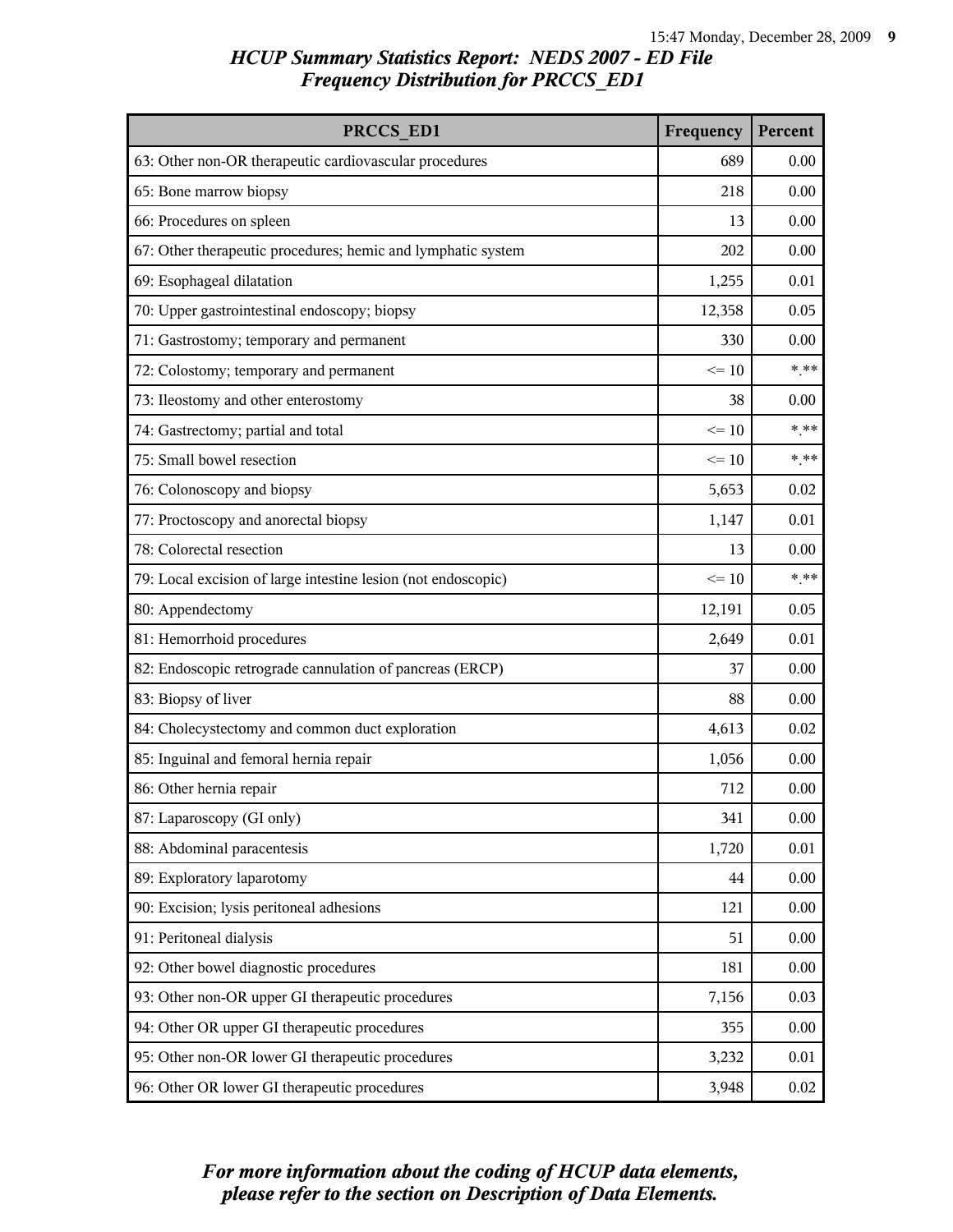| PRCCS ED1                                                                  | Frequency | Percent  |
|----------------------------------------------------------------------------|-----------|----------|
| 97: Other gastrointestinal diagnostic procedures                           | 53        | 0.00     |
| 98: Other non-OR gastrointestinal therapeutic procedures                   | 1,306     | 0.01     |
| 99: Other OR gastrointestinal therapeutic procedures                       | 416       | 0.00     |
| 100: Endoscopy and endoscopic biopsy of the urinary tract                  | 528       | 0.00     |
| 101: Transurethral excision; drainage; or removal urinary obstruction      | 4,108     | 0.02     |
| 102: Ureteral catheterization                                              | 1,841     | 0.01     |
| 103: Nephrotomy and nephrostomy                                            | 69        | 0.00     |
| 104: Nephrectomy; partial or complete                                      | $\leq 10$ | $***$    |
| 106: Genitourinary incontinence procedures                                 | 104       | 0.00     |
| 107: Extracorporeal lithotripsy; urinary                                   | 272       | 0.00     |
| 108: Indwelling catheter                                                   | 51,655    | 0.23     |
| 109: Procedures on the urethra                                             | 460       | 0.00     |
| 110: Other diagnostic procedures of urinary tract                          | 189       | 0.00     |
| 111: Other non-OR therapeutic procedures of urinary tract                  | 6,356     | 0.03     |
| 112: Other OR therapeutic procedures of urinary tract                      | 5,556     | 0.02     |
| 113: Transurethral resection of prostate (TURP)                            | 70        | 0.00     |
| 114: Open prostatectomy                                                    | 11        | 0.00     |
| 115: Circumcision                                                          | 103       | 0.00     |
| 116: Diagnostic procedures; male genital                                   | 47        | 0.00     |
| 117: Other non-OR therapeutic procedures; male genital                     | 1,641     | 0.01     |
| 118: Other OR therapeutic procedures; male genital                         | 1,588     | 0.01     |
| 119: Oophorectomy; unilateral and bilateral                                | 333       | 0.00     |
| 120: Other operations on ovary                                             | 498       | $0.00\,$ |
| 121: Ligation or occlusion of fallopian tubes                              | 111       | 0.00     |
| 122: Removal of ectopic pregnancy                                          | 1,419     | 0.01     |
| 123: Other operations on fallopian tubes                                   | 168       | 0.00     |
| 124: Hysterectomy; abdominal and vaginal                                   | 209       | $0.00\,$ |
| 125: Other excision of cervix and uterus                                   | 276       | 0.00     |
| 126: Abortion (termination of pregnancy)                                   | 48        | 0.00     |
| 127: Dilatation and curettage (D&C); aspiration after delivery or abortion | 6,651     | 0.03     |
| 128: Diagnostic dilatation and curettage (D&C)                             | 583       | 0.00     |
| 129: Repair of cystocele and rectocele; obliteration of vaginal vault      | 49        | $0.00\,$ |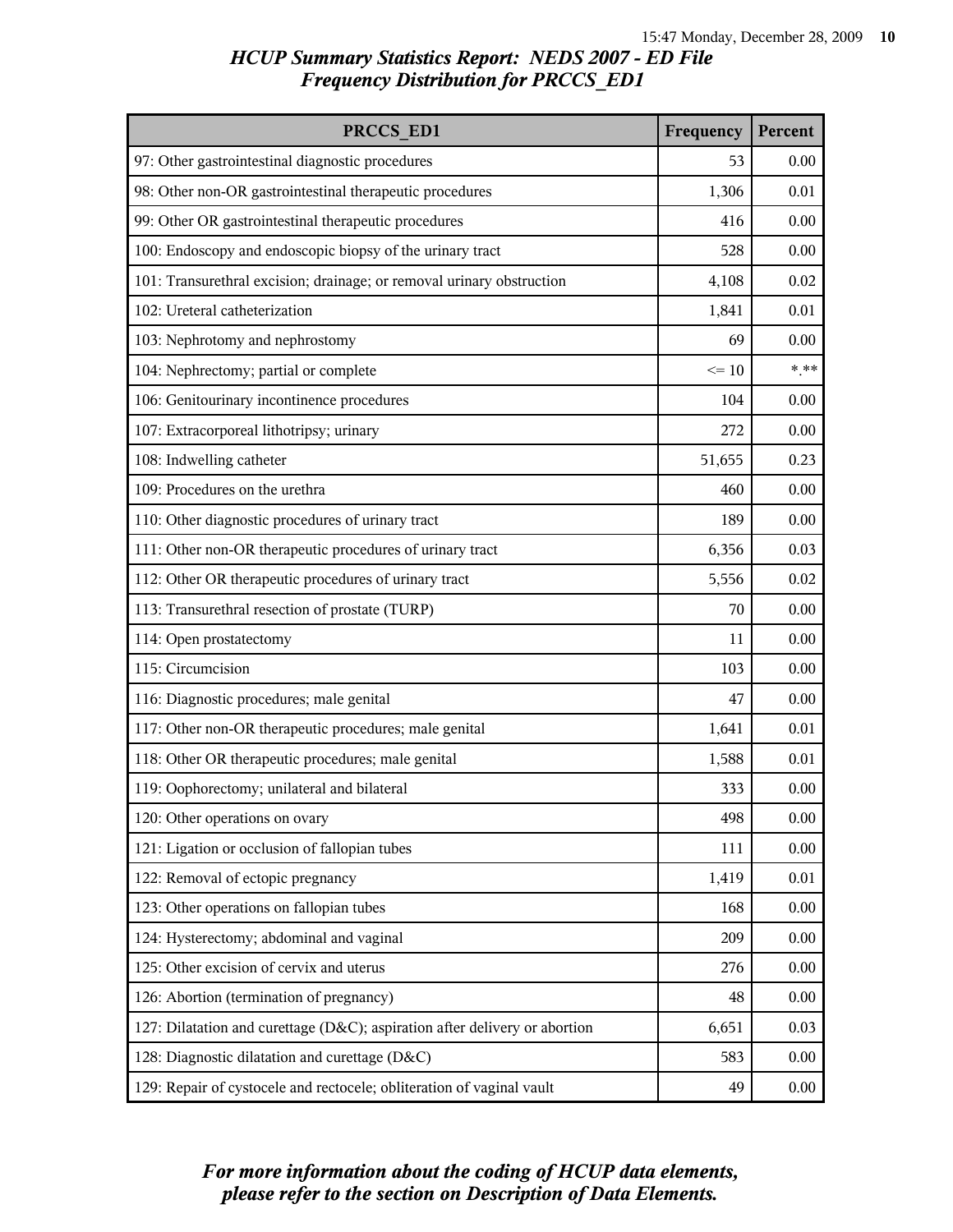| PRCCS ED1                                                                            | Frequency | Percent |
|--------------------------------------------------------------------------------------|-----------|---------|
| 130: Other diagnostic procedures; female organs                                      | 360       | 0.00    |
| 131: Other non-OR therapeutic procedures; female organs                              | 690       | 0.00    |
| 132: Other OR therapeutic procedures; female organs                                  | 9,073     | 0.04    |
| 133: Episiotomy                                                                      | $\leq 10$ | $***$   |
| 134: Cesarean section                                                                | $\leq 10$ | $***$   |
| 135: Forceps; vacuum; and breech delivery                                            | $\leq 10$ | $***$   |
| 136: Artificial rupture of membranes to assist delivery                              | 42        | 0.00    |
| 137: Other procedures to assist delivery                                             | 237       | 0.00    |
| 138: Diagnostic amniocentesis                                                        | 39        | 0.00    |
| 139: Fetal monitoring                                                                | 12,469    | 0.05    |
| 140: Repair of current obstetric laceration                                          | 28        | 0.00    |
| 141: Other therapeutic obstetrical procedures                                        | 163       | 0.00    |
| 142: Partial excision bone                                                           | 5,041     | 0.02    |
| 143: Bunionectomy or repair of toe deformities                                       | 240       | 0.00    |
| 144: Treatment; facial fracture or dislocation                                       | 2,347     | 0.01    |
| 145: Treatment; fracture or dislocation of radius and ulna                           | 30,350    | 0.13    |
| 146: Treatment; fracture or dislocation of hip and femur                             | 3,798     | 0.02    |
| 147: Treatment; fracture or dislocation of lower extremity (other than hip or femur) | 9,802     | 0.04    |
| 148: Other fracture and dislocation procedure                                        | 34,313    | 0.15    |
| 149: Arthroscopy                                                                     | 26        | 0.00    |
| 150: Division of joint capsule; ligament or cartilage                                | 29        | 0.00    |
| 151: Excision of semilunar cartilage of knee                                         | 373       | 0.00    |
| 152: Arthroplasty knee                                                               | 193       | 0.00    |
| 153: Hip replacement; total and partial                                              | 12        | 0.00    |
| 154: Arthroplasty other than hip or knee                                             | 253       | 0.00    |
| 155: Arthrocentesis                                                                  | 7,186     | 0.03    |
| 156: Injections and aspirations of muscles; tendons; bursa; joints and soft tissue   | 1,105     | 0.00    |
| 157: Amputation of lower extremity                                                   | 174       | 0.00    |
| 158: Spinal fusion                                                                   | 1,021     | 0.00    |
| 159: Other diagnostic procedures on musculoskeletal system                           | 690       | 0.00    |
| 160: Other therapeutic procedures on muscles and tendons                             | 7,495     | 0.03    |
| 161: Other OR therapeutic procedures on bone                                         | 461       | 0.00    |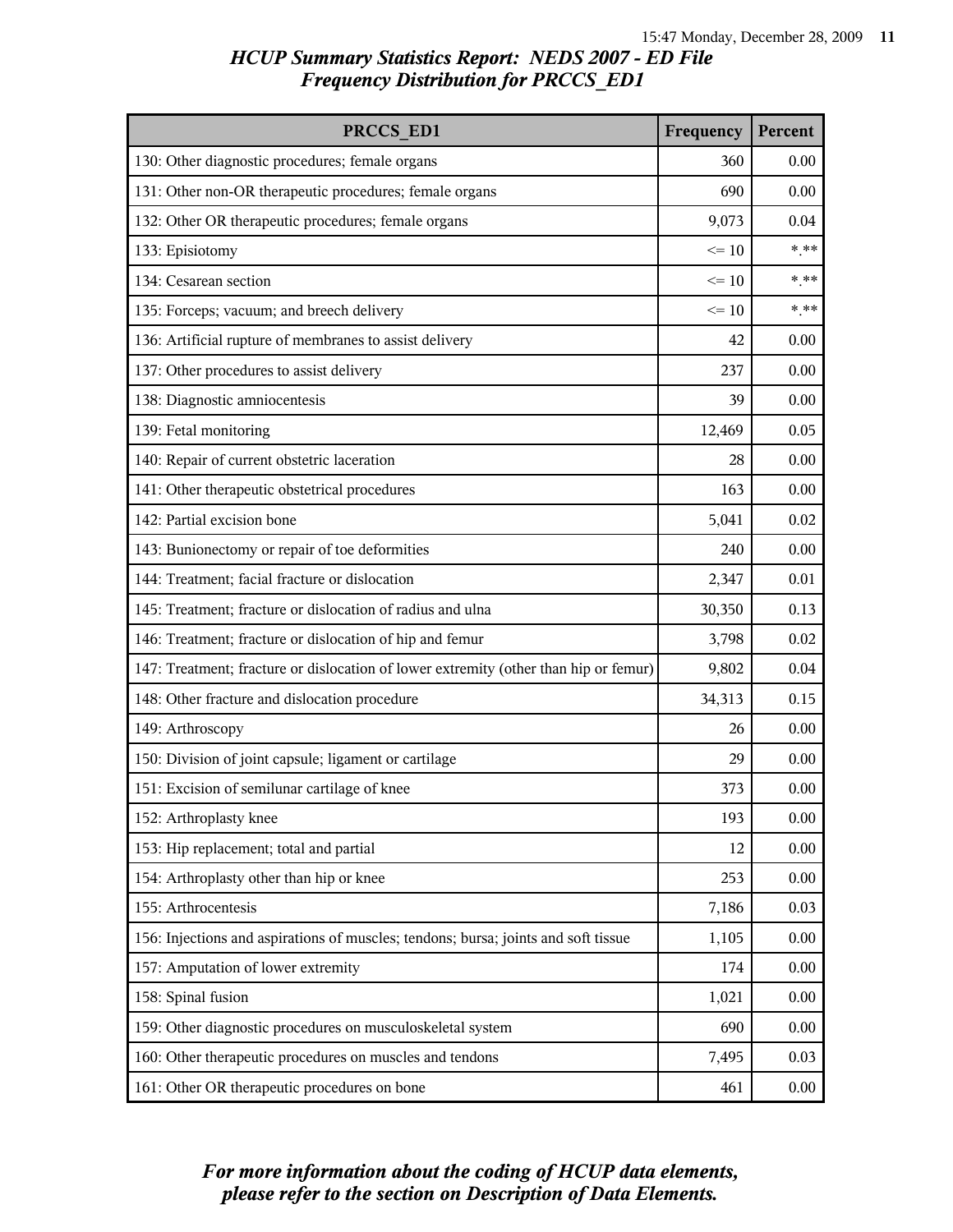| PRCCS ED1                                                          | Frequency | Percent |
|--------------------------------------------------------------------|-----------|---------|
| 162: Other OR therapeutic procedures on joints                     | 1,714     | 0.01    |
| 163: Other non-OR therapeutic procedures on musculoskeletal system | 27,204    | 0.12    |
| 164: Other OR therapeutic procedures on musculoskeletal system     | 1,806     | 0.01    |
| 165: Breast biopsy and other diagnostic procedures on breast       | 287       | 0.00    |
| 166: Lumpectomy; quadrantectomy of breast                          | 287       | 0.00    |
| 167: Mastectomy                                                    | 31        | 0.00    |
| 168: Incision and drainage; skin and subcutaneous tissue           | 154,015   | 0.68    |
| 169: Debridement of wound; infection or burn                       | 13,485    | 0.06    |
| 170: Excision of skin lesion                                       | 1,876     | 0.01    |
| 171: Suture of skin and subcutaneous tissue                        | 543,980   | 2.39    |
| 172: Skin graft                                                    | 845       | 0.00    |
| 173: Other diagnostic procedures on skin and subcutaneous tissue   | 107       | 0.00    |
| 174: Other non-OR therapeutic procedures on skin and breast        | 37,406    | 0.16    |
| 175: Other OR therapeutic procedures on skin and breast            | 9,173     | 0.04    |
| 176: Other organ transplantation                                   | $\leq 10$ | $***$   |
| 177: Computerized axial tomography (CT) scan head                  | 55,286    | 0.24    |
| 178: CT scan chest                                                 | 8,986     | 0.04    |
| 179: CT scan abdomen                                               | 33,141    | 0.15    |
| 180: Other CT scan                                                 | 5,063     | 0.02    |
| 181: Myelogram                                                     | 78        | 0.00    |
| 182: Mammography                                                   | 42        | 0.00    |
| 183: Routine chest X-ray                                           | 94,175    | 0.41    |
| 184: Intraoperative cholangiogram                                  | $\leq 10$ | $***$   |
| 185: Upper gastrointestinal X-ray                                  | 93        | 0.00    |
| 186: Lower gastrointestinal X-ray                                  | 19        | 0.00    |
| 187: Intravenous pyelogram                                         | 216       | 0.00    |
| 188: Cerebral arteriogram                                          | 239       | 0.00    |
| 189: Contrast aortogram                                            | 118       | 0.00    |
| 190: Contrast arteriogram of femoral and lower extremity arteries  | 96        | 0.00    |
| 191: Arterio- or venogram (not heart and head)                     | 1,447     | 0.01    |
| 192: Diagnostic ultrasound of head and neck                        | 137       | 0.00    |
| 193: Diagnostic ultrasound of heart (echocardiogram)               | 4,202     | 0.02    |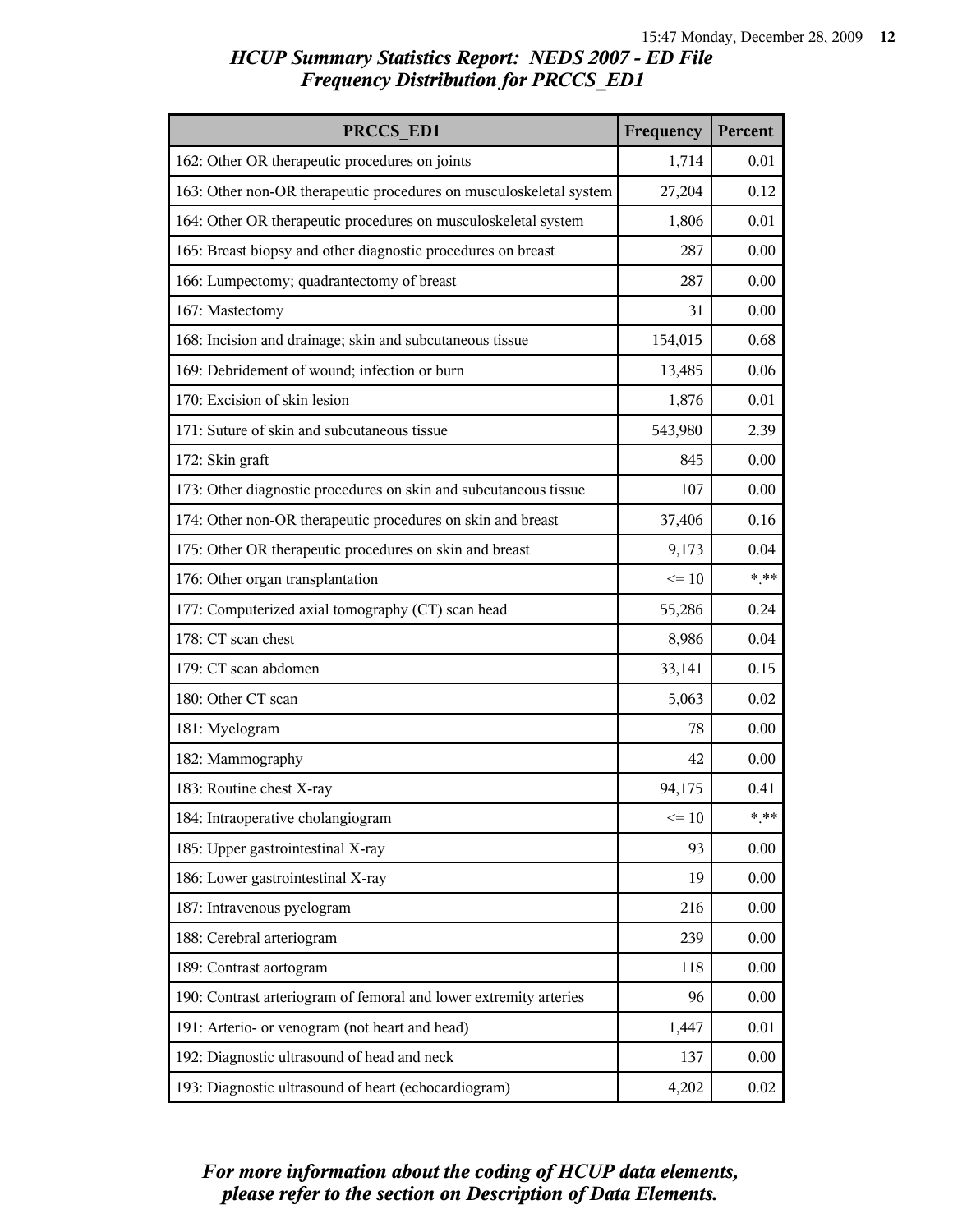| PRCCS ED1                                                           | Frequency | Percent  |
|---------------------------------------------------------------------|-----------|----------|
| 194: Diagnostic ultrasound of gastrointestinal tract                | 262       | 0.00     |
| 195: Diagnostic ultrasound of urinary tract                         | 145       | 0.00     |
| 196: Diagnostic ultrasound of abdomen or retroperitoneum            | 3,449     | 0.02     |
| 197: Other diagnostic ultrasound                                    | 13,905    | 0.06     |
| 198: Magnetic resonance imaging                                     | 1,800     | 0.01     |
| 199: Electroencephalogram (EEG)                                     | 96        | 0.00     |
| 200: Nonoperative urinary system measurements                       | 1,923     | 0.01     |
| 201: Cardiac stress tests                                           | 2,663     | 0.01     |
| 202: Electrocardiogram                                              | 20,007    | 0.09     |
| 203: Electrographic cardiac monitoring                              | 2,820     | 0.01     |
| 204: Swan-Ganz catheterization for monitoring                       | $\leq 10$ | $***$    |
| 205: Arterial blood gases                                           | 10,117    | 0.04     |
| 206: Microscopic examination (bacterial smear; culture; toxicology) | 12,105    | 0.05     |
| 207: Radioisotope bone scan                                         | $\leq 10$ | $***$    |
| 208: Radioisotope pulmonary scan                                    | 218       | 0.00     |
| 209: Radioisotope scan and function studies                         | 242       | 0.00     |
| 210: Other radioisotope scan                                        | 14        | 0.00     |
| 211: Therapeutic radiology for cancer treatment                     | 46        | 0.00     |
| 212: Diagnostic physical therapy                                    | 460       | 0.00     |
| 213: Physical therapy exercises; manipulation; and other procedures | 162       | 0.00     |
| 214: Traction; splints; and other wound care                        | 424,637   | 1.87     |
| 215: Other physical therapy and rehabilitation                      | 135       | 0.00     |
| 216: Respiratory intubation and mechanical ventilation              | 10,184    | 0.04     |
| 217: Other respiratory therapy                                      | 27,714    | 0.12     |
| 218: Psychological and psychiatric evaluation and therapy           | 3,126     | 0.01     |
| 219: Alcohol and drug rehabilitation/detoxification                 | 4,370     | 0.02     |
| 220: Ophthalmologic and otologic diagnosis and treatment            | 804       | 0.00     |
| 221: Nasogastric tube                                               | 1,454     | 0.01     |
| 222: Blood transfusion                                              | 6,055     | 0.03     |
| 223: Enteral and parenteral nutrition                               | 1,949     | 0.01     |
| 224: Cancer chemotherapy                                            | 52,724    | 0.23     |
| 225: Conversion of cardiac rhythm                                   | 9,806     | $0.04\,$ |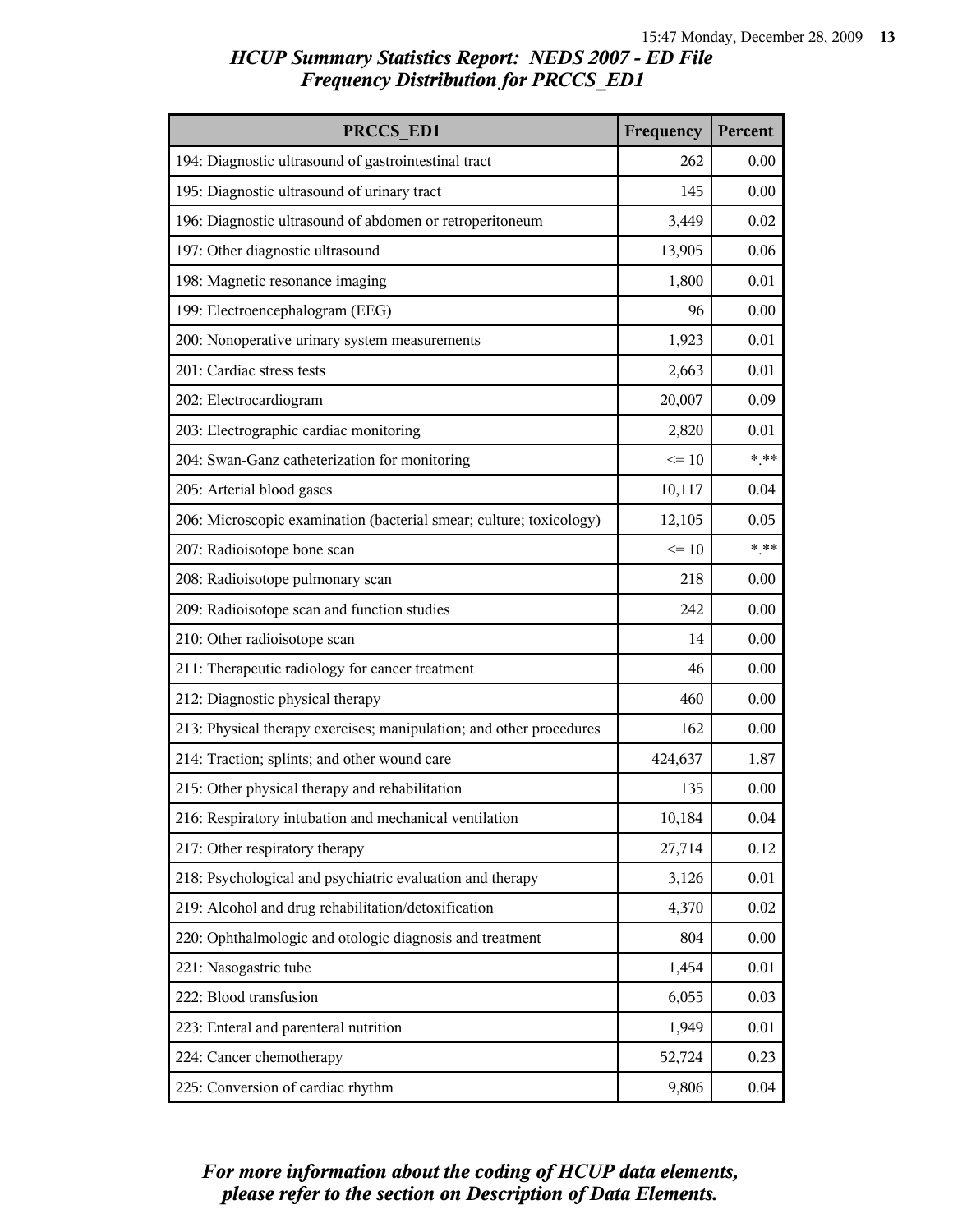| PRCCS ED1                                                              | Frequency | Percent |
|------------------------------------------------------------------------|-----------|---------|
| 226: Other diagnostic radiology and related techniques                 | 149,283   | 0.66    |
| 227: Other diagnostic procedures (interview; evaluation; consultation) | 801,296   | 3.52    |
| 228: Prophylactic vaccinations and inoculations                        | 48,393    | 0.21    |
| 229: Nonoperative removal of foreign body                              | 38,178    | 0.17    |
| 230: Extracorporeal shock wave other than urinary                      | $\leq 10$ | $***$   |
| 231: Other therapeutic procedures                                      | 627,081   | 2.76    |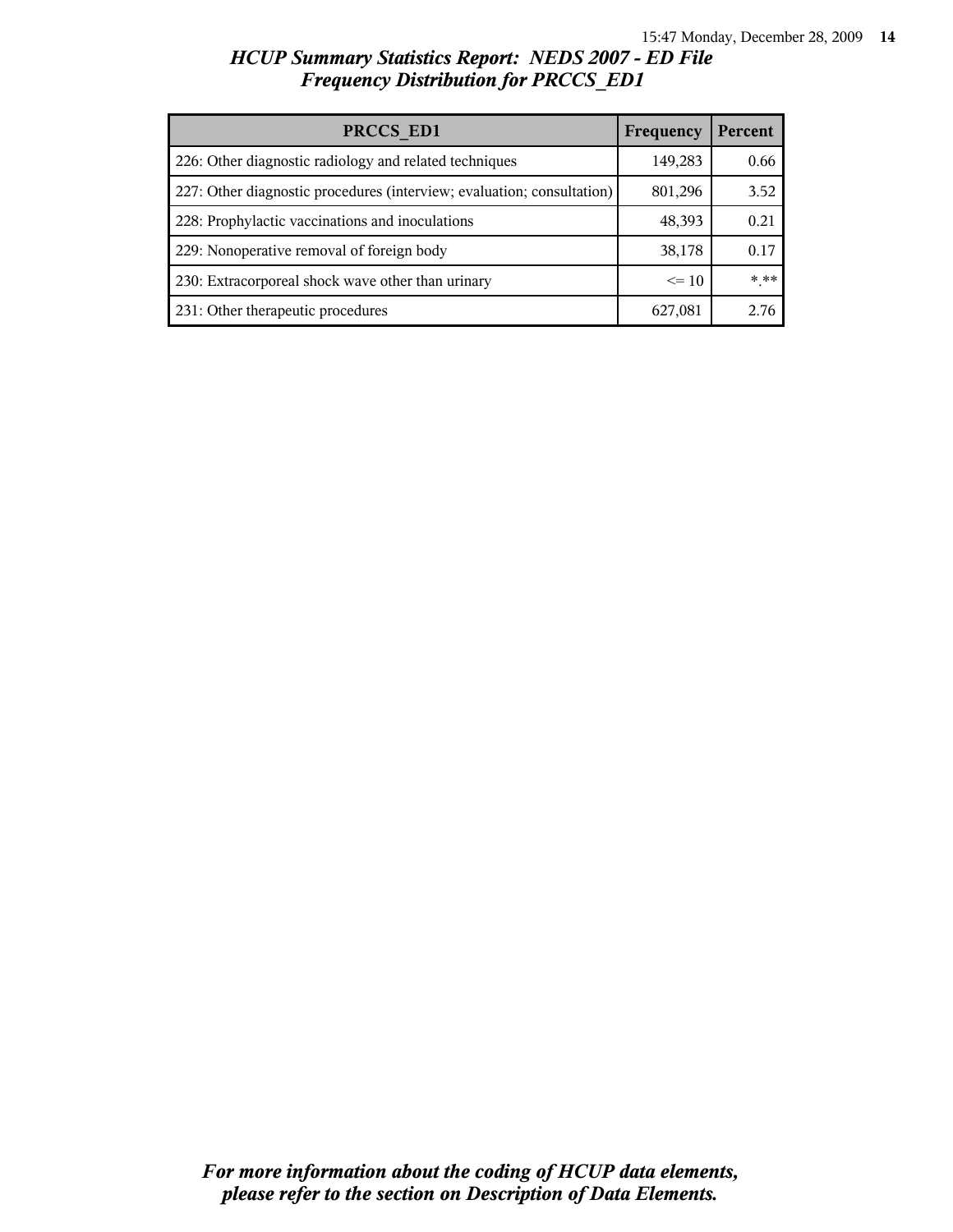| PR ED1                 | Frequency  | Percent |
|------------------------|------------|---------|
| <b>Blank</b>           | 18,936,029 | 83.22   |
| Valid PR               | 3,786,695  | 16.64   |
| Inconsistent PR (incn) | 943        | 0.00    |
| Invalid PR (invl)      | 31,251     | 0.14    |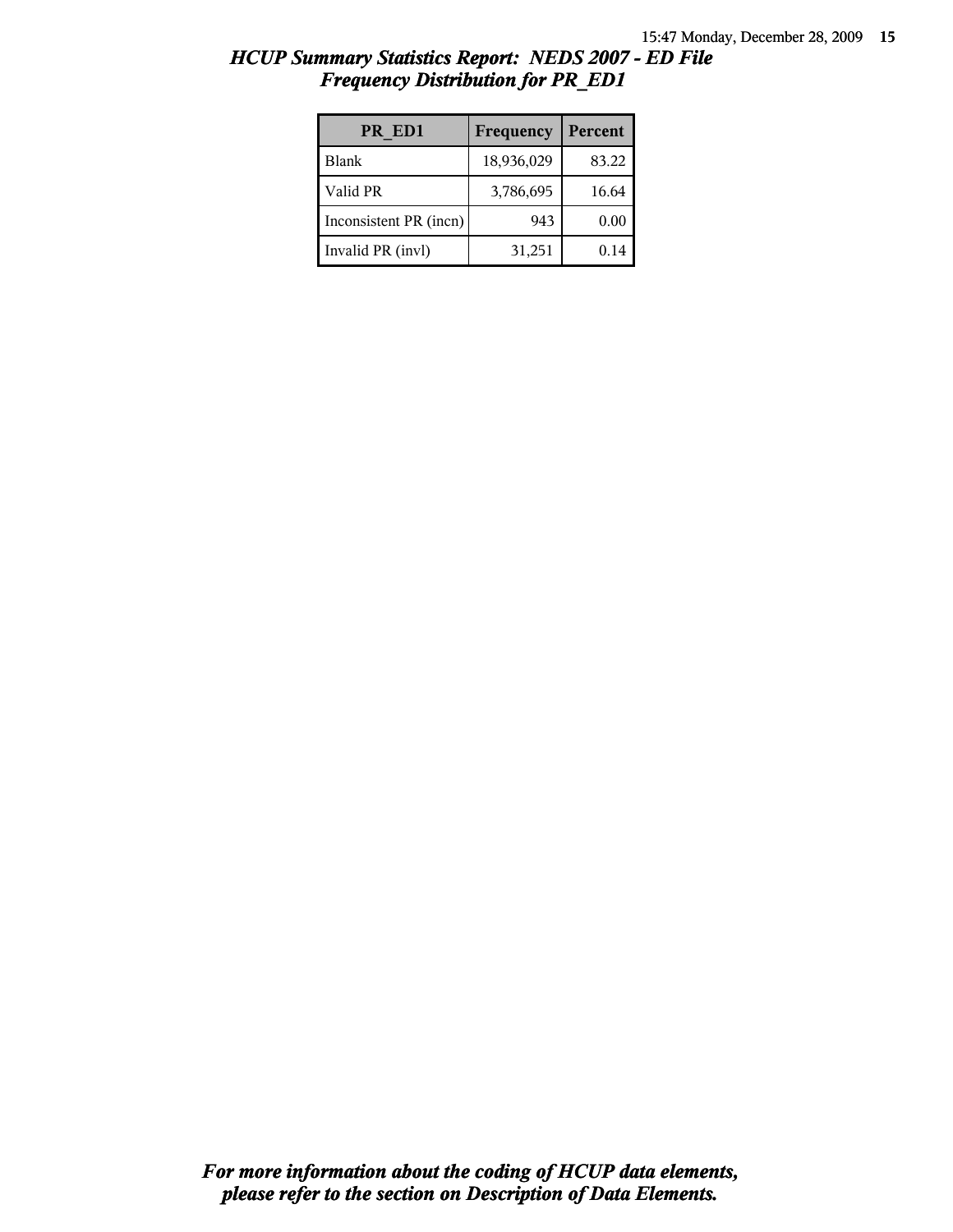### *HCUP Summary Statistics Report: NEDS 2007 - ED File Univariates of Selected Continuous Data Elements*

| <b>Moments</b>         |            |                         |            |
|------------------------|------------|-------------------------|------------|
| N                      | 22754918   | <b>Sum Weights</b>      | 22754918   |
| Mean                   | 4.53815132 | <b>Sum Observations</b> | 103265261  |
| <b>Std Deviation</b>   | 1.37333804 | Variance                | 1.88605737 |
| <b>Skewness</b>        | 5.56457688 | <b>Kurtosis</b>         | 74.9423237 |
| <b>Uncorrected SS</b>  | 511550460  | <b>Corrected SS</b>     | 42917078.8 |
| <b>Coeff Variation</b> | 30.2620592 | <b>Std Error Mean</b>   | 0.0002879  |

### *Variable: DISCWT (Weight to ED Visits in AHA universe)*

| <b>Basic Statistical Measures</b> |          |                            |          |
|-----------------------------------|----------|----------------------------|----------|
| Location                          |          | <b>Variability</b>         |          |
| Mean                              | 4.538151 | <b>Std Deviation</b>       | 1.37334  |
| <b>Median</b>                     | 4.593887 | <b>Variance</b>            | 1.88606  |
| Mode                              | 5.119790 | Range                      | 26.49940 |
|                                   |          | <b>Interquartile Range</b> | 1.40713  |

| Tests for Location: Mu0=0 |                  |          |                |         |
|---------------------------|------------------|----------|----------------|---------|
| <b>Test</b>               | <b>Statistic</b> |          | p Value        |         |
| Student's t               |                  | 15763.01 | Pr >  t        | < 0.001 |
| <b>Sign</b>               | M                | 11377459 | $Pr \ge =  M $ | < 0.001 |
| Signed Rank               |                  | 1.294E14 | $Pr \geq  S $  | < 0001  |

| <b>Quantiles (Definition 5)</b> |                 |  |
|---------------------------------|-----------------|--|
| Quantile                        | <b>Estimate</b> |  |
| $100\%$ Max                     | 27.52544        |  |
| 99%                             | 8.31563         |  |
| 95%                             | 6.34021         |  |
| 90%                             | 5.58636         |  |
| 75% Q3                          | 5.11979         |  |
| 50% Median                      | 4.59389         |  |
| 25% Q1                          | 3.71266         |  |